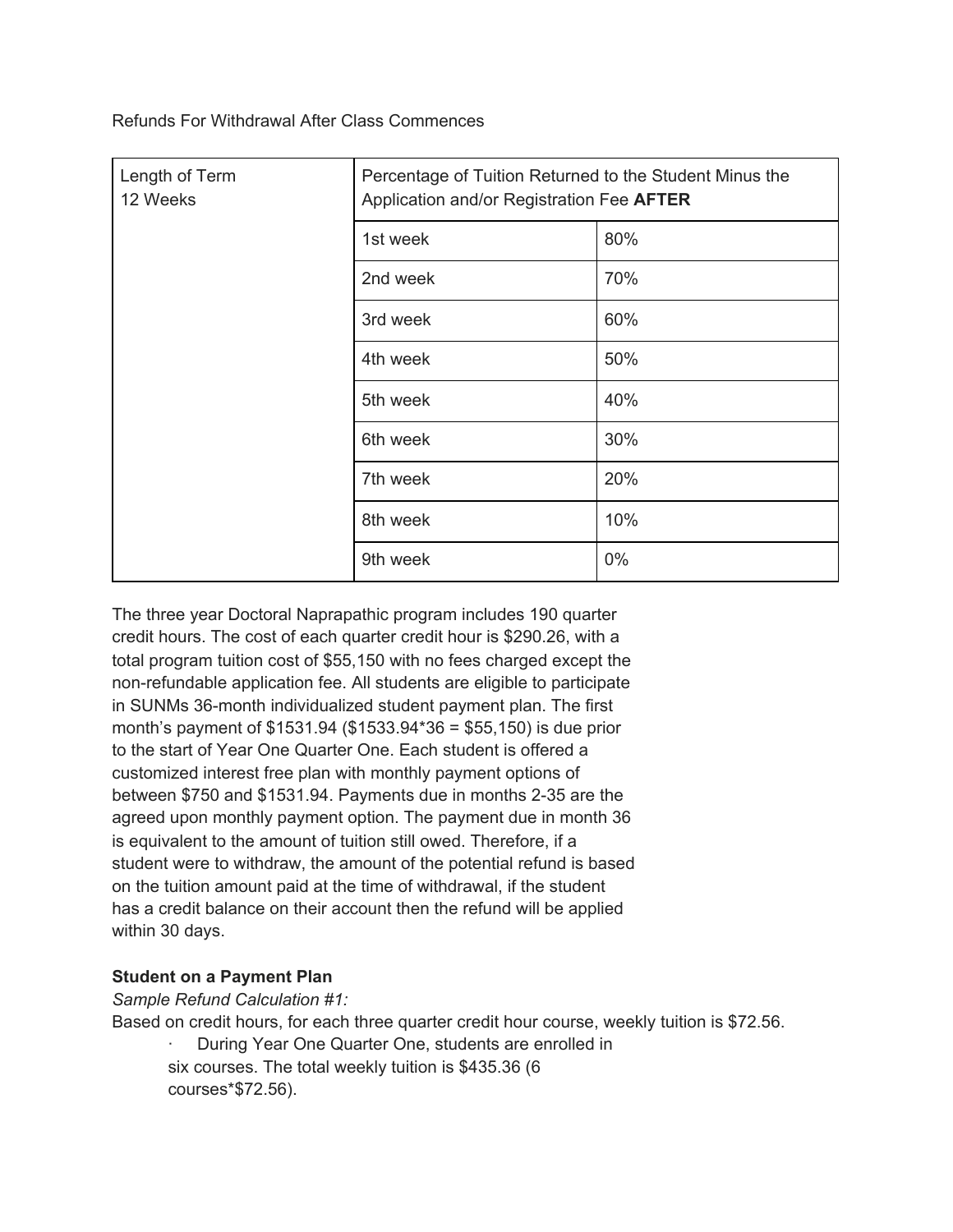- · Once students are in Week 2 the tuition due is \$870.72 (2 weeks\*\$435.36)
- In Week 3 the tuition due is  $$1306.08$  (3 weeks\*435.36)

In Week 4 the tuition due is \$1741.44 (4 weeks\*435.36)

- · This results in students owing more than they have paid by the end of Week 6 of Year One Quarter One.
- If a student withdraws in Weeks 1-6 the student would be due a refund.
- · Beginning in Week 7 of Year One Quarter One the student

owes SUNM and is not due a refund as documented in the chart.

| <b>After</b> | <b>Refund</b> | <b>Obligation</b> | Weekly         | Paid               | <b>Obligation</b> | Refund/(Obligation) |
|--------------|---------------|-------------------|----------------|--------------------|-------------------|---------------------|
|              | $\frac{0}{0}$ | $\frac{0}{0}$     | <b>Tuition</b> |                    |                   |                     |
| 1st<br>Week  | 80%           | 20%               |                | \$435.36 \$1531.94 | \$87.07           | \$1444.87           |
| 2nd<br>Week  | 70%           | 30%               | \$870.72       | $\boldsymbol{0}$   | \$261.22          | \$1270.72           |
| 3rd<br>Week  | 60%           | 40%               | \$1306.08      | $\mathbf{0}$       | \$522.43          | \$1009.51           |
| 4th<br>Week  | 50%           | 50%               | \$1741.44      | $\boldsymbol{0}$   | \$870.72          | \$661.22            |
| 5th<br>Week  | 40%           | 60%               | \$2176.8       | \$750              | \$1306.08         | \$975.86            |
| 6th<br>Week  | 30%           | 70%               | \$2612.16      | $\overline{0}$     | \$1828.51         | \$453.43            |
| 7th<br>Week  | 20%           | 80%               | \$3047.52      | $\overline{0}$     | \$2438.02         | (\$156.08)          |
| 8th<br>Week  | 10%           | 90%               | \$             | $\boldsymbol{0}$   | \$3526.42         | (\$1244.48)         |
| 9th<br>Week  | 0%            | 100%              | 4353.6         | \$750              | \$4353.60         | (\$1321.66)         |

Payment Plan Sample #1 - Year 1, Quarter 1

## *Sample Refund Calculation #2:*

Based on credit hours, for each three quarter credit hour course, weekly tuition is \$72.56.

During Year One Quarter One, students are enrolled in six courses. The weekly tuition is \$435.36 (6 courses\*\$72.56).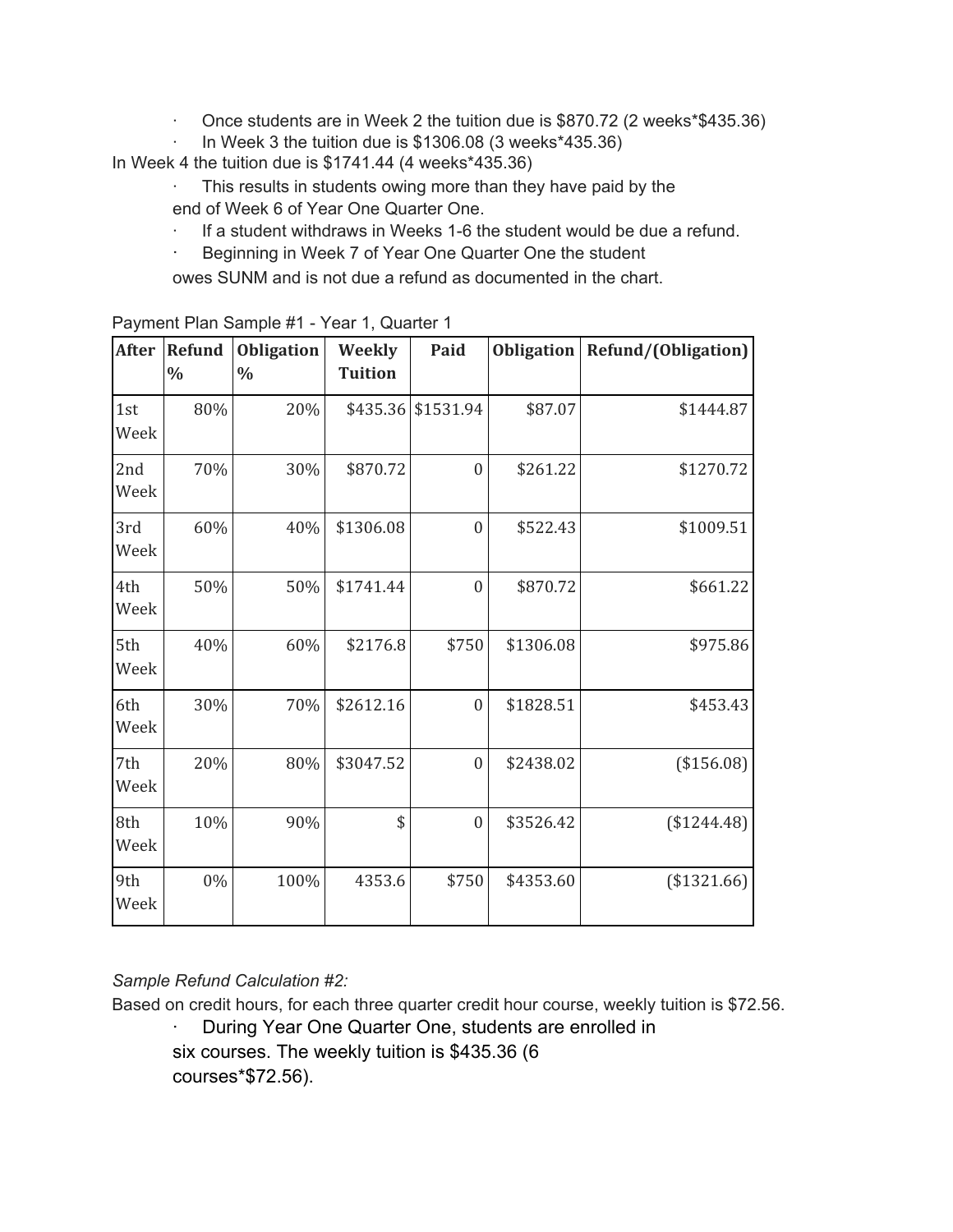· Once students are in Week 2 the tuition due is \$870.72 (2 weeks\*\$435.36)

· In Week 3 the tuition due is \$1306.08 (3 weeks\*435.36)

In Week 4 the tuition due is  $$1741.44$  (4 weeks\*435.36)

This results in students owing more than they have paid by the end of Week 6 of Year One Quarter One.

If a student withdraws in Weeks 1-6 the student would be due a refund.

Beginning in Week 7 of Year One Quarter One the student owes SUNM and is not due a refund as documented in the chart below.

Per the student payment plan, the student paid \$750 during the second and third month.

With the down payment and two tuition payments the student has paid \$3033.94. The student still owes from the first quarter of the first year.

During the second quarter of the first year, the student enrolls in six (6) courses that are three (3) quarter credit hours each for a tuition of \$5224.68 (\$290.26\*18 quarter credit hours).

Per the student payment plan, the student paid \$750 during the fourth and fifth month.

The student withdraws during Week 6 of the second quarter of the first year.

The percentage of the total tuition due to the student for the quarter is 40%. However, the student still owes for the first quarter of the first year and no tuition has been applied to the second quarter of the first year.

Therefore, the student owes SUNM the balance due from the first quarter of the first year and the balance for first five weeks of the second quarter of the first year for a total of \$1127.74.

Payment Plan Sample #2 - Year 1

| 1 After     | $\frac{0}{0}$ | Quarter Refund Obligation<br>$\frac{0}{0}$ | Weekly<br><b>Tuition</b> | Paid                 |         | <b>Obligation</b> Refund/(Obligation) |
|-------------|---------------|--------------------------------------------|--------------------------|----------------------|---------|---------------------------------------|
| 1st<br>Week | 80%           | 20%                                        |                          | $$435.36$ $$1531.94$ | \$87.07 | \$1444.87                             |